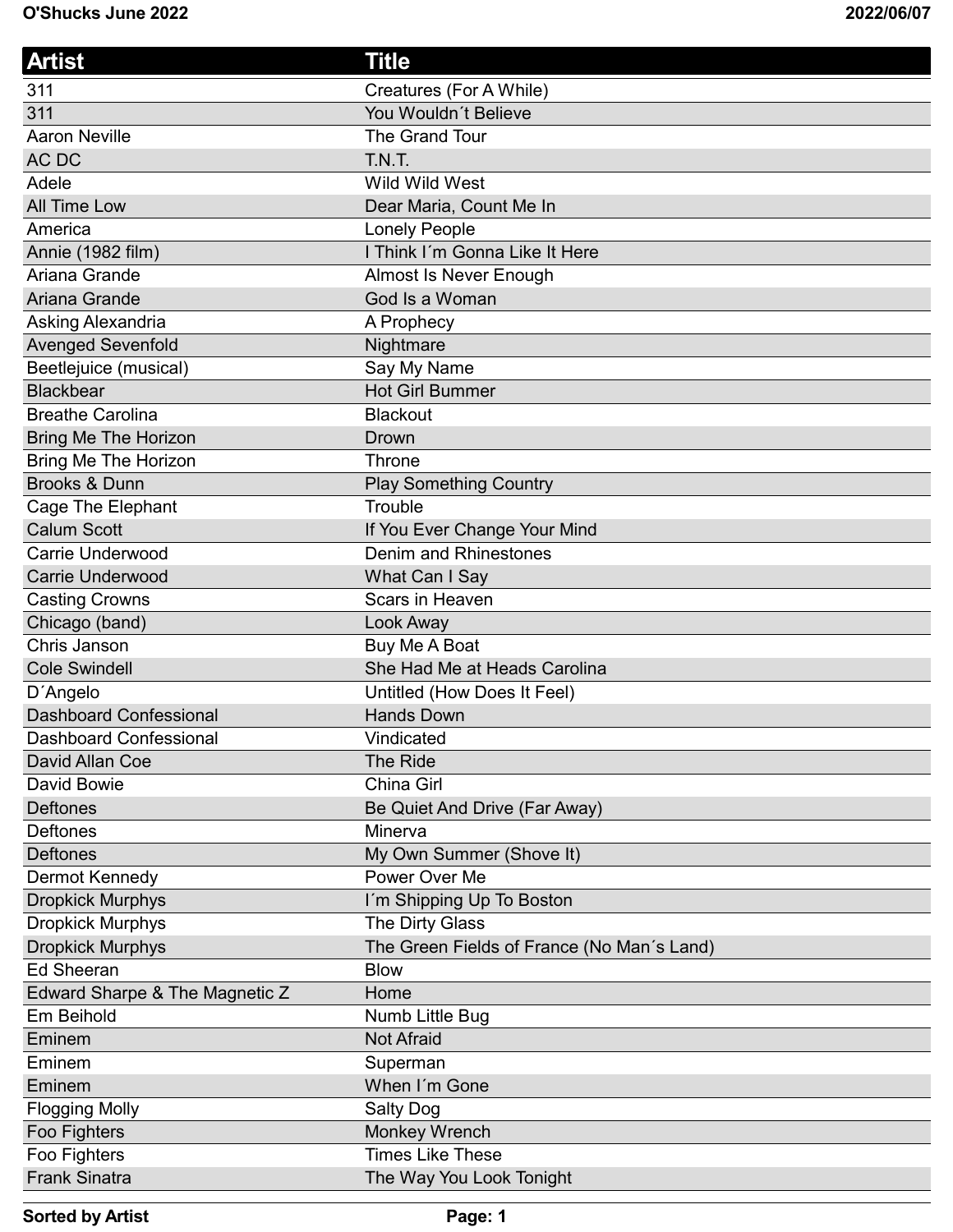| <b>Artist</b>            | Title                                             |
|--------------------------|---------------------------------------------------|
| <b>Gary Moore</b>        | Still Got the Blues                               |
| George Ezra              | <b>Green Green Grass</b>                          |
| George Jones             | <b>Grand Tour</b>                                 |
| Ghost                    | Dance Macabre                                     |
| Ghost                    | Rats                                              |
| Ghost                    | Square Hammer                                     |
| <b>Glass Animals</b>     | <b>Heat Waves</b>                                 |
| Green Day                | 21st Century Breakdown                            |
| Green Day                | <b>East Jesus Nowhere</b>                         |
| Green Day                | Know Your Enemy                                   |
| Green Day                | Waiting                                           |
| Green Day                | <b>Welcome to Paradise</b>                        |
| Green Day                | <b>When I Come Around</b>                         |
| <b>Greta Van Fleet</b>   | <b>Black Smoke Rising</b>                         |
| Greta Van Fleet          | <b>Highway Tune</b>                               |
| <b>Groucho Marx</b>      | (Whatever It Is) I'm Against It                   |
| Gwen Stefani             | Cool                                              |
| <b>Harry Styles</b>      | As It Was                                         |
| <b>Harry Styles</b>      | Sign of the Times                                 |
| <b>Harry Styles</b>      | <b>Watermelon Sugar</b>                           |
| Heathers (musical)       | Dead Girl Walking                                 |
| Heathers (musical)       | Fight for Me                                      |
| Heathers (musical)       | <b>Freeze Your Brain</b>                          |
| Heathers (musical)       | I Say No                                          |
| Ice Cube                 | It Was a Good Day                                 |
| <b>James Morrison</b>    | You Give Me Something                             |
| <b>Justin Bieber</b>     | As Long As You Love Me                            |
| <b>Justin Bieber</b>     | As Long As You Love Me (Acoustic)                 |
| <b>Justin Bieber</b>     | Baby                                              |
| <b>Justin Bieber</b>     | Hold On                                           |
| <b>Justin Timberlake</b> | <b>What Goes Around Comes Around</b>              |
| <b>Kacey Musgraves</b>   | Rainbow                                           |
| Kelsea Ballerini         | <b>Heartfirst</b>                                 |
| <b>Kendrick Lamar</b>    |                                                   |
| Kings of Leon            | Dancing On my Own (Live)                          |
| Lady A                   | Fire                                              |
| Lauren Spencer-Smith     | <b>Fingers Crossed</b>                            |
| Less Than Jake           | The Science of Selling Yourself Short             |
| Lindisfarne              | <b>Run For Home</b>                               |
| Little Big Town          | <b>Hell Yeah</b>                                  |
| Lizzo                    | <b>About Damn Time</b>                            |
| <b>Luke Combs</b>        | <b>Better Together</b>                            |
| Machine Gun Kelly        | My Ex's Best Friend EXPLICIT                      |
| <b>Mandy Moore</b>       | The Forever Now                                   |
| Måneskin                 | Beggin'                                           |
| <b>Meat Loaf</b>         | <b>What About Love</b>                            |
| Merle Haggard            | My Favorite Memory                                |
| Method Man               | I'll Be There For You You're All I Need To Get By |

```
Sorted by Artist Page: 2
```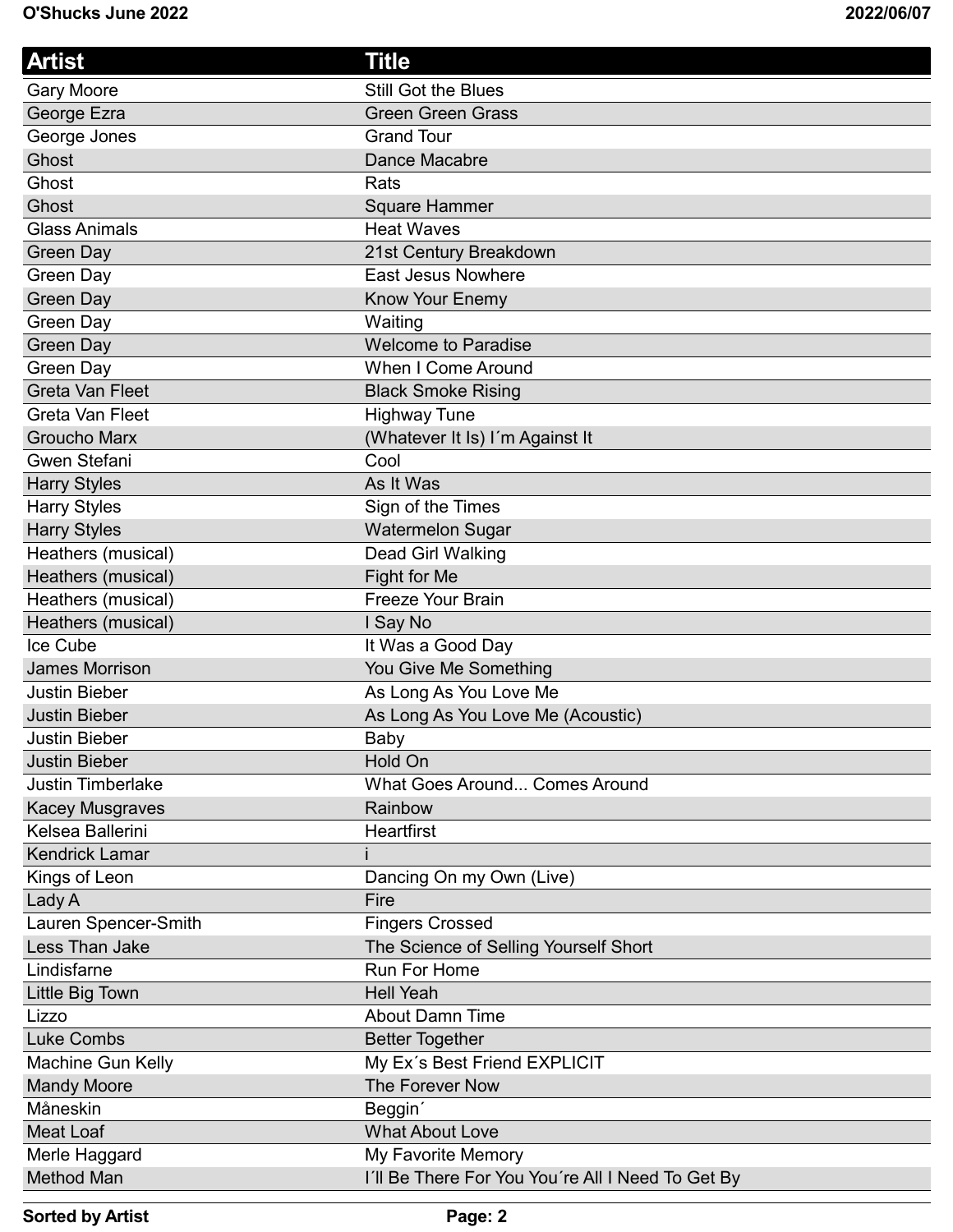| <b>Artist</b>              | Title                                     |
|----------------------------|-------------------------------------------|
| <b>MGMT</b>                | <b>Kids</b>                               |
| Michael Bublé              | Don't Take Your Love From Me              |
| Michael Jackson            | <b>Break of Dawn</b>                      |
| <b>Miley Cyrus</b>         | <b>Plastic Hearts</b>                     |
| Miranda Lambert            | Actin' Up                                 |
| Miranda Lambert            | Strange                                   |
| Mötley Crüe                | <b>Wild Side</b>                          |
| My Chemical Romance        | I Don't Love You                          |
| My Chemical Romance        | <b>Teenagers</b>                          |
| <b>Nathan Evans</b>        | Wellerman                                 |
| Nirvana                    | Drain You                                 |
| Nirvana                    | Lithium                                   |
| One Direction              | <b>Night Changes</b>                      |
| OneRepublic                | Love Runs Out                             |
| Panic! At the Disco        | Emperor's New Clothes                     |
| <b>Paul Cauthen</b>        | Country as Fuck EXPLICIT                  |
| <b>Puddles Pity Party</b>  | <b>Folsom Prison Blues Pinball Wizard</b> |
| Randy Rogers Band          | Kiss Me in the Dark                       |
| Red Hot Chili Peppers      | Snow (Hey Oh)                             |
| Reel Big Fish              | Sell Out                                  |
| Rent                       | Another Day                               |
| <b>Rise Against</b>        | Swing Life Away                           |
| <b>Rob Thomas</b>          | <b>Little Wonders</b>                     |
| <b>Scotty McCreery</b>     | Damn Strait                               |
| <b>Scotty McCreery</b>     | It Matters to Her                         |
| Selena Gomez               | Come & Get It                             |
| Selena Gomez               | Wolves                                    |
| <b>Shawn Mendes</b>        | Act Like You Love Me                      |
| <b>Shawn Mendes</b>        | There's Nothing Holdin' Me Back           |
| <b>SHeDAISY</b>            | Passenger Seat                            |
| Soolking                   | Suavemente                                |
| <b>Spice Girls</b>         | Say You'll Be There                       |
| <b>Stone Sour</b>          | Wicked Game (acoustic)                    |
| <b>Sum 41</b>              | Motivation                                |
| <b>Surfaces</b>            | Sheesh                                    |
| Tai Verdes                 | $A-O-K$                                   |
| Tai Verdes                 | <b>Drugs</b>                              |
| <b>Talking Heads</b>       | Psycho Killer                             |
| Tame Impala                | Let It Happen                             |
| Tame Impala                | The Less I Know the Better                |
| Tamia                      | So into You                               |
| Tenacious D                | <b>Master Exploder</b>                    |
| The Black Keys             | <b>Wild Child</b>                         |
| The Dirty Heads            | Lay Me Down                               |
| <b>The Dubliners</b>       | I'll Tell My Ma                           |
| <b>The Killers</b>         | Read My Mind                              |
| The Pretenders             | I'll Stand by You                         |
| The Red Jumpsuit Apparatus | <b>Face Down</b>                          |

**Sorted by Artist Page: 3**